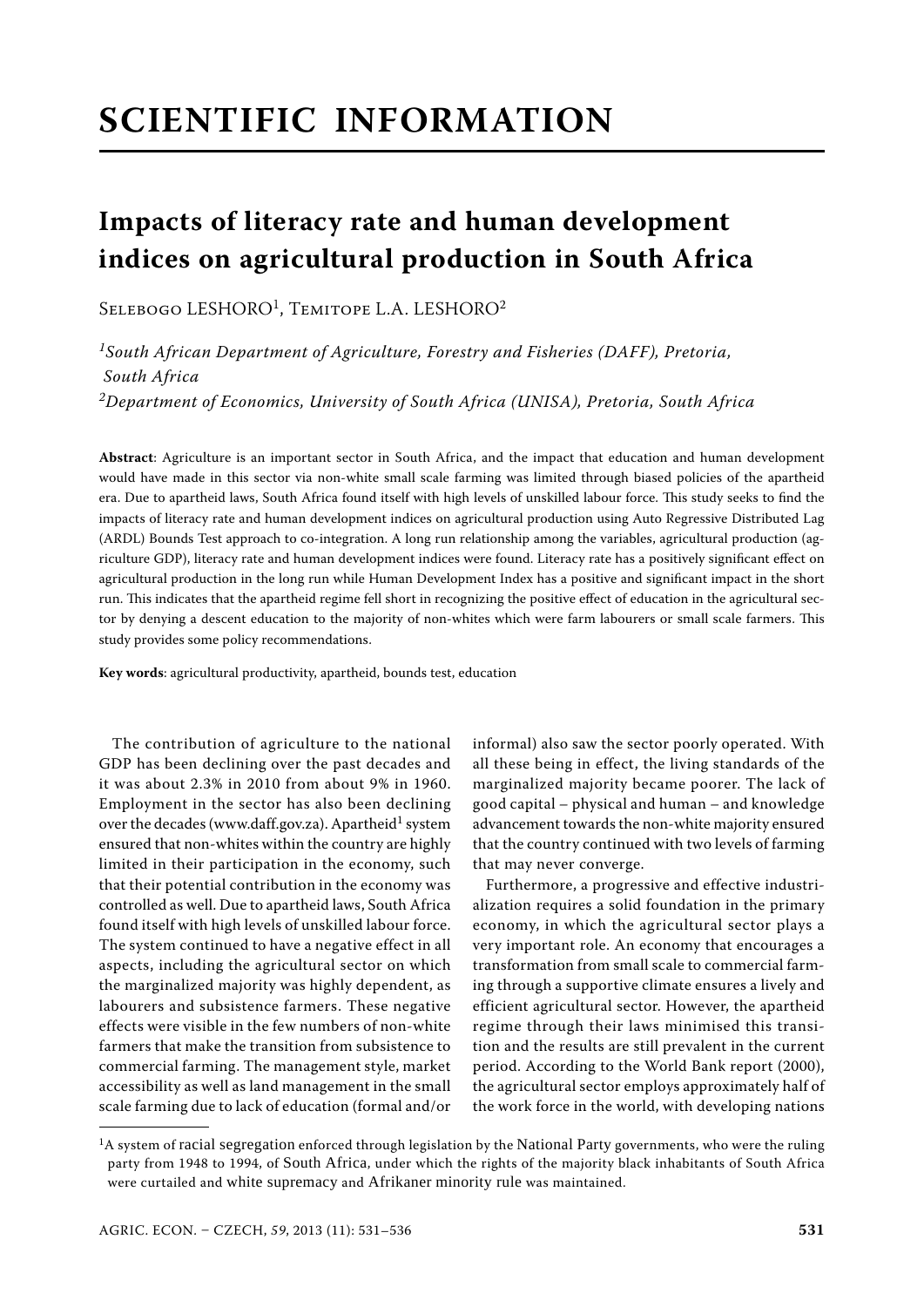(including South Africa) having almost two thirds of work force in agriculture. Therefore, access to descent education and development programs towards the rural majority who are mostly in agriculture could have been beneficial to the economy at large and agriculture specifically. Formal education<sup>2</sup> plays a crucial role in a life of a person in terms of obtaining knowledge that provides a platform for development. Most importantly is the ability to apply this knowledge in one's life that makes a difference in achieving objectives and goals, better livelihoods and better levels of productivity. Seeing the importance of agriculture in South Africa, to what extent then does education impact on agricultural production? What effect does human development index (HDI) have on agriculture? This study seeks to answer these questions by employing the bounds test approach to co-integration to determine the short-run and long-run effects of these variables on agricultural productivity.

Furthermore, the commercial farming was developed in a way as to provide for the entire domestic agricultural production (Lipton and Lipton 2004), leaving the non-white small scale farming as an unimportant side sector that got none if any attention from the state. Lack of support in the non-white small scale farming was visible through the poor infrastructure and limited programs for training or mentoring in order to position these farmers towards improvement and transition into commercial farming. This type of model in itself was not sustainable in the long term. As a result, the small scale farming was underdeveloped (Lipton and Lipton 2004) and most of its produce was not meant for the markets.

As most production did not make it to the market, it is possible to assume that the quality of the produce did not matter because inputs are also of less quality. Through laws such as the Natives Land Act, No 27 of 1913<sup>3</sup> and the Natives (Urban Areas) Act of 1923<sup>4</sup>, apartheid policies played a severe role in suppressing the contribution of the non-whites small scale farming, as the farming operated on a small percentage of land. Due to the Acts mentioned above, most of the land was in large scale production and/or in private hands of white residential places. The fact that this section of farming was less organized also had an impact in its underdevelopment.

Furthermore, the years of incentives and support that the apartheid state meted out to the commer-

cial farming resulted in this farming continuing as the major producer in the current period as it was then. This farming was mainly capital intensive and very protected, unlike the non-white small scale farming (Lipton and Lipton 1994). It therefore was not surprising to see the negative effects that came with this protection including high prices for some of the consumer products. By maintaining the status quo, too much of rural non-white labour was left out of the economy as few could be absorbed by capital intensive large scale farming while the small scale farming was not a viable option. Also, most of the pricing and marketing in the apartheid regime was biased in favour of the large scale farming (Lipton and Lipton 1994).

In theory, education is known to have a positive return in improving productivity in all spheres of activities, including agriculture. Asadullah and Rahman (2005) affirmed that educated farmers are better managers, adopt more modern farm inputs and prefer risky (high-return) production technologies. In agriculture, better education will mean better ways of generating income, better adoption of technology to improve production and better wages in the case of labour (Yasmeen et al. 2011), including better marketing channels. Also, Yasmeen et al. (2011) found that educated farmers have a highly positive and significant impact on agricultural production in their study for Mailsi District, Pakistan.

Furthermore, this impact is seen specifically where household head or average household has a better educational basis, as found in a study by Olujenyo (2008), asserting that education is positively related to total maize output in Akoko Land, Nigeria. In a study in rural Bangladesh, Asadullah and Rahman (2005) found that the ability to process agricultural information, as well as improved literacy and numeracy skills are increased by schooling, indicating that a school curriculum design need not be agricultureoriented to have a positive effect on agriculture. Furthermore, their study disputes a commonly held view that household investment in children's schooling in agrarian societies is discouraged by a lack of return to education in farm work. Onphanhdala (2009) found that the support policy on farmer education is as much important for the success of the agrarian transition process, as it is for the long term development of the country.

<sup>&</sup>lt;sup>2</sup>Formal education - curriculum forming the set of courses and their content offered at a school or higher education institution.

 $3$ The Act made it illegal for blacks to purchase or lease land from whites except in reserves; restricting black occupancy to less than eight per cent of South Africa's land.

<sup>&</sup>lt;sup>4</sup>The Act laid the foundations for residential segregation in urban areas.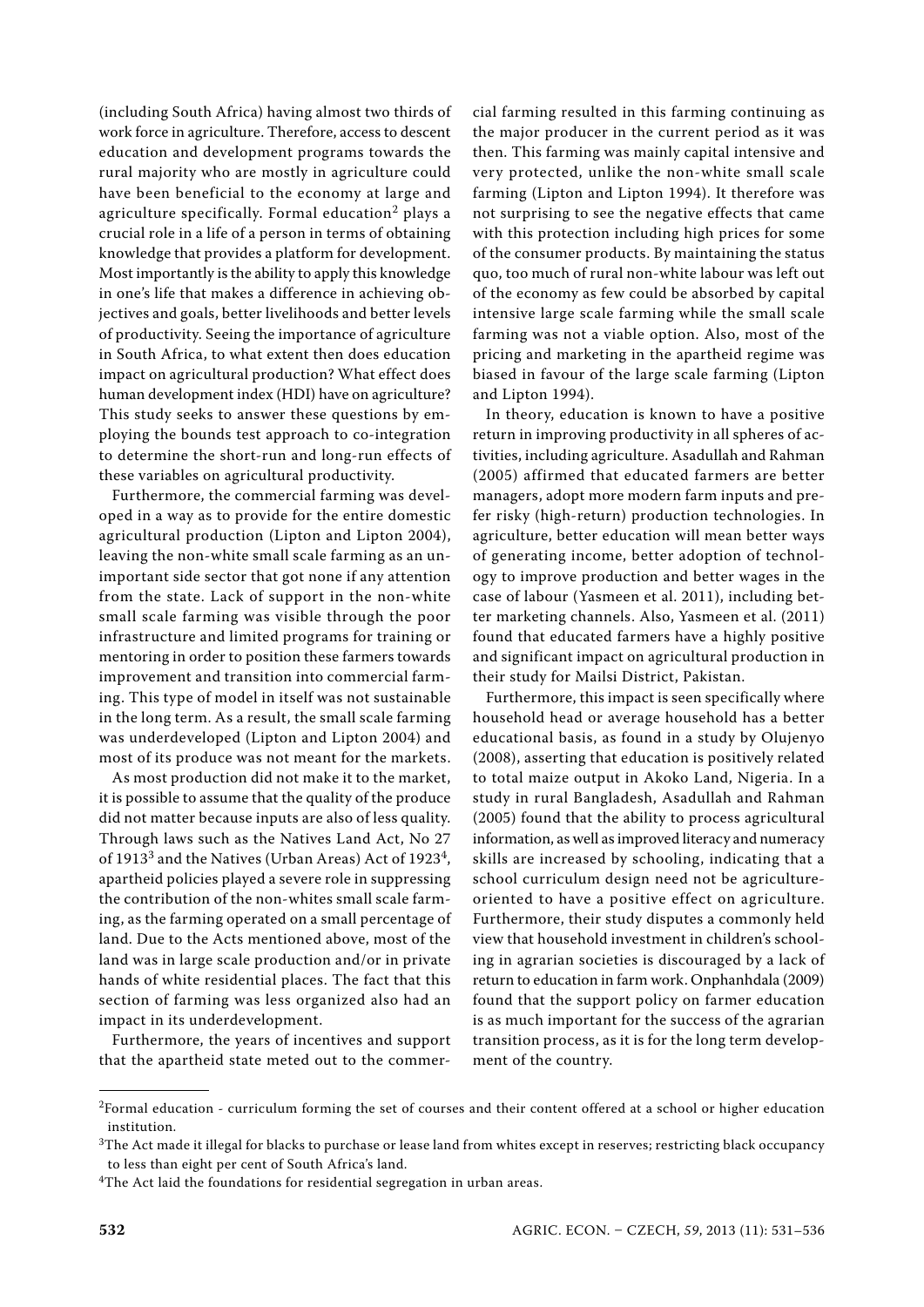Huffman (2000) confirmed that even in a society that is being modernised, there is a high need to invest in school going rural children as this investment will improve their long-term prospects for better living stands, more so those who may be employed within the agricultural sector. Furthermore, new technologies and communication methods will require that farm labourers or small scale farmers have a basic education in order to improve productivity. In another study by Onphanhdala (2009), general schooling showed a strong positive effect on the rice production, with an emphasis that primary schooling has a large effect on productivity. Furthermore, technology and communication methods have evolved in the past several years such that farm labourers or small scale farmers need to have a basic education in order to understand some of these inventions in the agricultural sector.

Studies on the effects of literacy rate on agriculture in South Africa are lacking as this was experienced while searching for literature. Human Development Index impact on agriculture is unavailable. Literature on the relationship between HDI and agricultural production is hardly available. However, in a closely related study Ranis (2004) found that human development, using HDI, has a positive effect on a long term sustainable GDP growth in a country.

The layout of the study is as follows: the following section reports the method and data used, followed by results and discussion. The last section presents the conclusion and recommendations.

#### **METHOD AND DATA**

This study estimates the short and long run effects of literacy rate and HDI on agricultural production in South Africa. This study will improve upon literature by estimating the effect of HDI, in addition to the literacy rate, on agricultural production, thereby providing a significant contribution towards understanding the impacts that literacy and HDI have on agricultural production.

#### **Model**

The model is normally specified using the Cobb-Douglas production function as used by Hoque and Yusop (2010). This is simplistic and is commonly used in one-output multi-input production relationship. The production function is expressed in natural logarithms as follows:

$$
IGDPA_t = \beta_0 + \beta_1 ILRA_t + \beta_2 HDI_t + \mu_t
$$
 (1)

where *GDPA* is the agriculture GDP; *LRA* is literacy rate index and *HDI* is Human Development Index; while the parameters to be estimated are  $β_0$ ,  $β_1$  and  $\beta_{2;}$   $\mu_i$  is the disturbance term. The analysis will be done using Eviews7. The expected sign for the literacy rate is positive, as it is expected that high levels of literacy rate will impact positively on the agricultural production. As pointed out in the literature section, a farm labourer or a farmer with a level of education or schooling should be able to make sound decisions that will improve production and income generation. In addition, a positive sign is expected for HDI as high rate of HDI indicates a developing nation that is able to produce well informed and healthy human capital that will contribute positively towards agricultural production.

# **Method – ARDL Bounds test to level relationships (based on Pesaran et al. 2001)**

The ARDL technique tests the existence of a level relationship between a dependent variable and explanatory variables when it is not known with certainty that these explanatory variables are trend  $- I(0)$  – or first difference  $- I(1)$  or mutually co-integrated. Furthermore, the pre-testing of explanatory variables for the order of integration before co-integration analysis is not necessary, however, it is important that the variables are not I(2). It uses the ordinary least square (OLS) estimation of a conditional unrestricted error correction model (UECM). The Autoregressive Distributed Lag of Equation 1 is expressed as:

$$
D(\text{IGDPA})_t = \lambda_0 + \lambda_1 \text{IGDPA}_{t-1} + \lambda_2 \text{ILRA}_{t-1} + \lambda_3 \text{HDD}_{t-1}
$$

$$
+ \sum_{i=1}^{m} \lambda_4 D(\text{IGDPA})_{t-i} + \sum_{j=0}^{n} \lambda_5 D(\text{ILRA})_{t-j}
$$

$$
+ \sum_{k=0}^{p} \lambda_6 D(\text{HDD})_{t-k} \tag{2}
$$

The variables are as earlier defined. *D* denotes first difference, the parameters  $\lambda_1$ ,  $\lambda_2$ , and  $\lambda_3$  capture the long run multipliers, while  $\lambda_4$ ,  $\lambda_5$ , and  $\lambda_6$  capture the short run coefficients. The null hypothesis of 'no cointegration' means that there exists no level relationship between the dependent and the explanatory variables, that is  $H_0 = \lambda_1 = \lambda_2 = \lambda_3 = 0$  and *t*-statistics are used to test the significance of lagged levels of the variables. The Wald test of the *F*-statistic tests the joint significance of the coefficients of the one lagged level of the variables. The two sets of critical values for  $I(0)$  and  $I(1)$ calculated by Narayan (2005) for small sample sizes of between 30 and 80 observations will be used to test the computed *F*-statistic, such that if the computed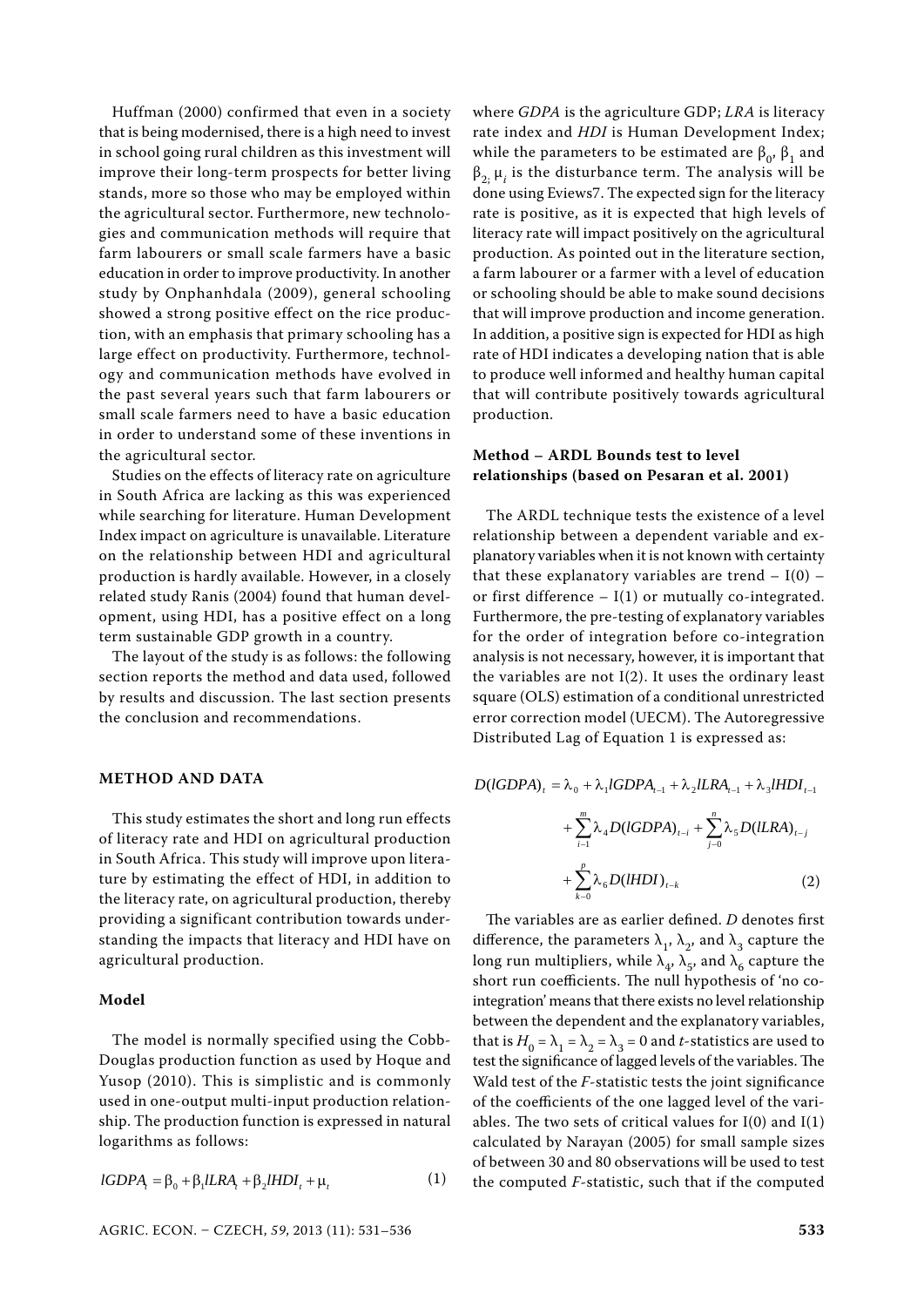*F*-statistic is larger than the upper bound I(1) of the critical values, the null hypothesis of no co-integration is rejected. However, the null hypothesis cannot be rejected if the computed *F*-statistic is smaller than the lower bound I(0) of the critical values and the result is inconclusive if the computed *F*-statistic falls between the lower and upper bounds.

#### **Data**

The measure of agricultural production is agricultural GDP at 2005 constant prices. This data was sourced from the South African Reserve Bank (SARB). The literacy rate<sup>5</sup> is an index categorized as a percentage of population 15 years and above who can read and write a statement on their everyday life with an understanding (UNESCO.org). The literacy rate data was obtained from Statistics South Africa database. HDI is computed from indices of life expectancy at birth, average and expected years of schooling and per capita Gross National Income (GDI) for South Africa. The index has been increasing over the past decades, indicating a positive commitment by the state to improve the levels of life expectancy at birth, average and expected years of schooling and per capita GNI. HDI data was sourced from the Human Development Reports of the United Nations Development Program (UNDP). The study adopts annual data for the period 1980 to 2010.

# **RESULTS AND DISCUSSION**

As mentioned in the section above, the pre-testing of the order of integration of the variables is not important, though all the variables are expected to be of order zero  $I(0)$  or one  $I(1)$  to continue with the estimation. However, the variables were tested for unit root using the Phillip-Peron (PP) test. To obtain the optimum lag, the Akaike Information Criteria (AIC) was used, where the optimum lag of 2 was selected

(Table A1 in Appendix A). Testing the variables with (1) intercept and (2) trend and intercept at level and first difference, the results indicated that all the variables were non-stationary at level, but stationary at first difference, they are thus integrated of order one, I(1). The result of the bounds test is reported in Table 1. The computed *F*-statistic is larger than the upper bounds of the critical values at 1%, 5% and 10%. The results indicate that the null hypothesis of 'no co-integration' is rejected, confirming the existence of a long run relationship among agricultural production, literacy rate and the human development index.

The long run elasticities of the explanatory variables are calculated by dividing the coefficient of the lag one level explanatory variables with the coefficient of the one-period lag level dependent variable and then multiply by a negative sign. However, the short run elasticies are directly taken from the coefficients of the first difference variables in the estimated equation. Where two or more coefficients of the first difference of an explanatory variable are present, their sum is calculated to obtain the short-run elasticity and the Wald-coefficient test is used to test their joint significance (Appendix A). The short-run and long-run elasticities are therefore reported in Table 2.

Table 2 shows that literacy rate and human development index have positive effects on agricultural production as expected both in the short-run and long-run. The results are in line with literature. A 1% improvement in the literacy rate will result in a significant 3.18% increase in agricultural production in the long run and this is significant at all levels, although it does not have a short-run effect on agricultural production. This indicates a need to invest in school going children, especially in the rural areas, as this investment will improve their long-term prospects for better living stands, more so those who may be employed within the agricultural sector.

Furthermore, Table 2 shows that a 1% improvement in HDI will lead to a 1.65% increase in agricultural production in the long run, although not significant. On

| Table 1. Co-integration test results |  |
|--------------------------------------|--|
|--------------------------------------|--|

| Critical value bounds: Intercept and no trend |       | 99%   |       | 95%   |       | 90%   |
|-----------------------------------------------|-------|-------|-------|-------|-------|-------|
| Computed F-Statistic                          | I(0)  | I(1)  | (0)   | I(1)  | I(0)  | I(1)  |
| 8.8412***                                     | 6.183 | 7.873 | 4.267 | 5.473 | 3.437 | 4.470 |

Level of significance:  $* = 10\%; ** = 5\%; ** = 1\%$ . Critical values obtained from Narayan (2005), Case II, p.1987. I(0) – lower bound; I(1) – upper bound

Source: own calculations

 $5$ The literacy rate in South Africa is scarce as only three periods (1980, 1996 and 2007) were obtained. Therefore, to obtain missing data interpolation was done with two assumptions that change between periods is (1) linear and (2) insignificant.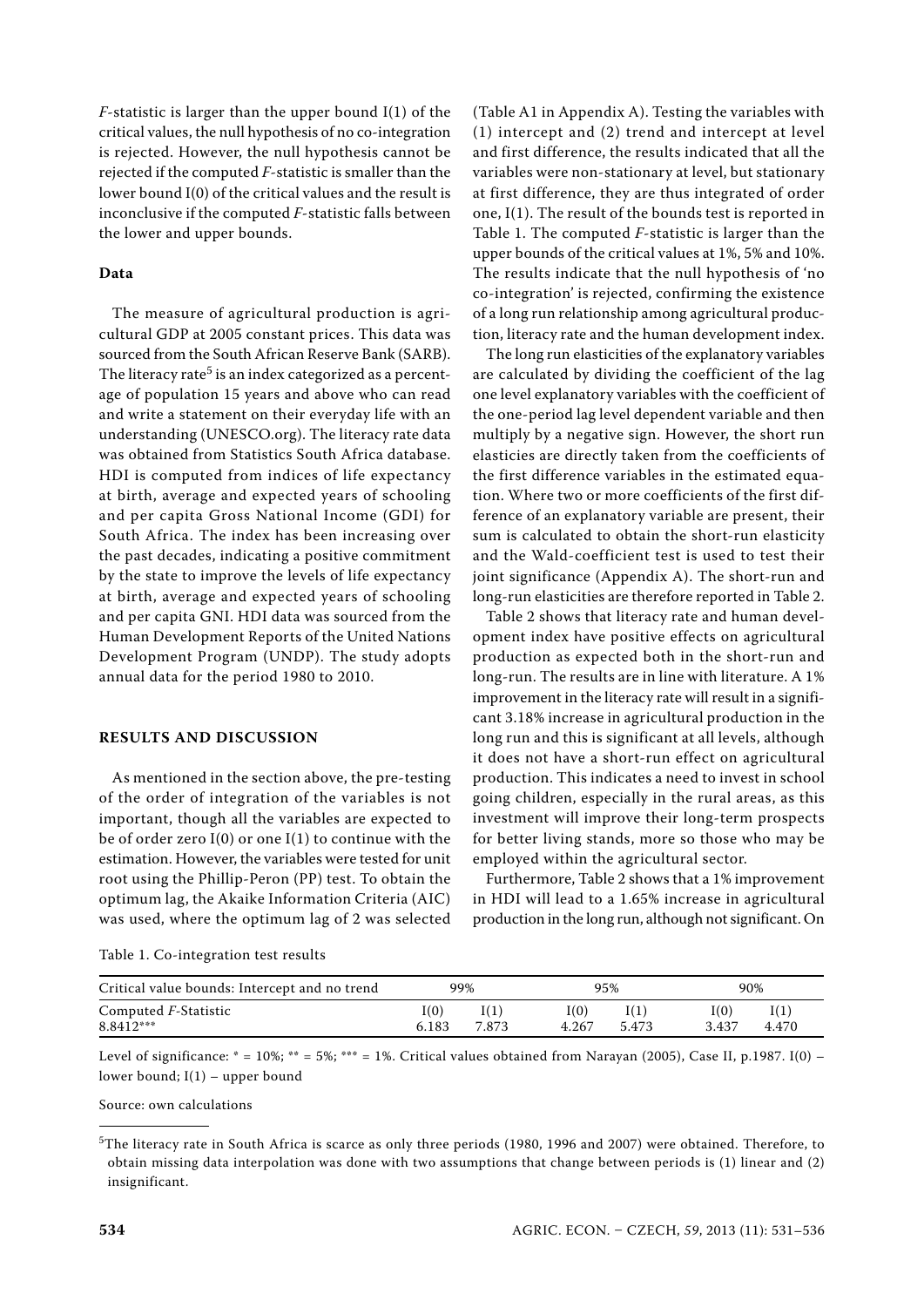Table 2. Long and short run elasticities (dependent variable – lGDPA)

| Variables   | Short run | Long run     |  |  |
|-------------|-----------|--------------|--|--|
| $lGHDI(-1)$ | $7.1494*$ | 1.6522       |  |  |
| $IGLRA(-1)$ |           | $3.1758$ *** |  |  |

Level of significance:  $* = 10\%; ** = 1\%$ 

Source: own calculations

the short run elasticities, only the HDI has a short run impact on the agricultural production and is significant at 10%. As shown in Table 2, a 1% increase in HDI will result in a significant 7.15% increase in agricultural production in the short run. Although literacy rate does not have any effect on agricultural production in the short-run, it has a positively significant effect in the long-run. Improving the HDI of the country will increase its agricultural productivity, especially in the short-run. We further tested the null hypothesis for stability (Figure 1 in Appendix), autocorrelation and heteroscedasticity and according to our results; we failed to reject these null hypotheses. This shows that the results are robust and reliable. Our results therefore show the importance of literacy rate and HDI on agricultural production in South Africa.

## **CONCLUSION**

Due to apartheid laws, South Africa found itself with high levels of unskilled labour force. By limiting quality education which resulted in poor health and living standards to the then rural majority, the apartheid regime fell short in recognizing the positive effects of education (formal and/or informal) and human development. The apartheid state restricted the impact that high levels of literacy, knowledge, healthy living and descent living standards would have brought to the agricultural sector. This would

#### **Appendix**

| Lag | LogL     | LR        | <b>FPE</b>  | AIC.         | SС           | HO           |
|-----|----------|-----------|-------------|--------------|--------------|--------------|
| 0   | 148.8731 | NA        | $5.99e-09$  | $-10.41951$  | $-10.27677$  | $-10.37587$  |
|     | 236.9933 | 151.0632* | $2.12e-11$  | $-16.07095$  | $-15.50001*$ | $-15.89641$  |
| 2   | 248.2034 | 16.81513  | $1.86e-11*$ | $-16.22882*$ | $-15.22966$  | $-15.92336*$ |
| 3   | 252.9596 | 6.115143  | $2.69e-11$  | $-15.92569$  | $-14.49833$  | $-15.48933$  |

Table A1. VAR lag length selection criteria

have been experienced in the small scale farming and farm labour where the majority of non-white rural dwellers were found. In a country with a good weather for farming, agricultural production has not maintained a steady trend, and one reason may be that the non-white majority were not exposed to the viability of agriculture as a source of income as most were then, simple labourers.

In the light of the above effects of apartheid laws on agricultural production, this study utilized annual data on agricultural production, literacy rate index and HDI. The ARDL approach to co-integration, using bounds test was adopted to estimate the effect of literacy index and HDI on agricultural production. The bounds test result showed that a long-run relationship existed among all these variables. While literacy rate had a positive and significant effect on agricultural production in the long-run, the effect of HDI on agricultural productivity was also positively significant, but in the short-run. Some data points in literacy rates were interpolated, which could have resulted in the problem of autocorrelation with overestimated *t*-stats, although with unbiased estimated coefficients. This study therefore carried out a set of diagnostic tests of stability using the recursive residual test and the result showed that our results are stable. A test for mis-specification was also carried out, as well as the test for serial correlation and heteroscedasticity and we failed to reject their null hypotheses.

Moving forward, this study provides a guide on policy direction that the current government should pursue. Improvement in the components of HDI, that is longevity, knowledge and descent standard of living (preservearticles.com), must be targeted through a rigorous policy and implementation. The majorities that are still in the rural, farming areas must be granted opportunities through programs to better themselves via improved healthy living, education (both formal and informal) and channels to generate income for descent living.

\*indicates lag order selected by the criterion: LR = sequential modified LR test statistic (each test at 5% level); FPE = final prediction error; AIC = Akaike information criterion; SC = Schwarz information criterion; HQ = Hannan-Quinn information criterion